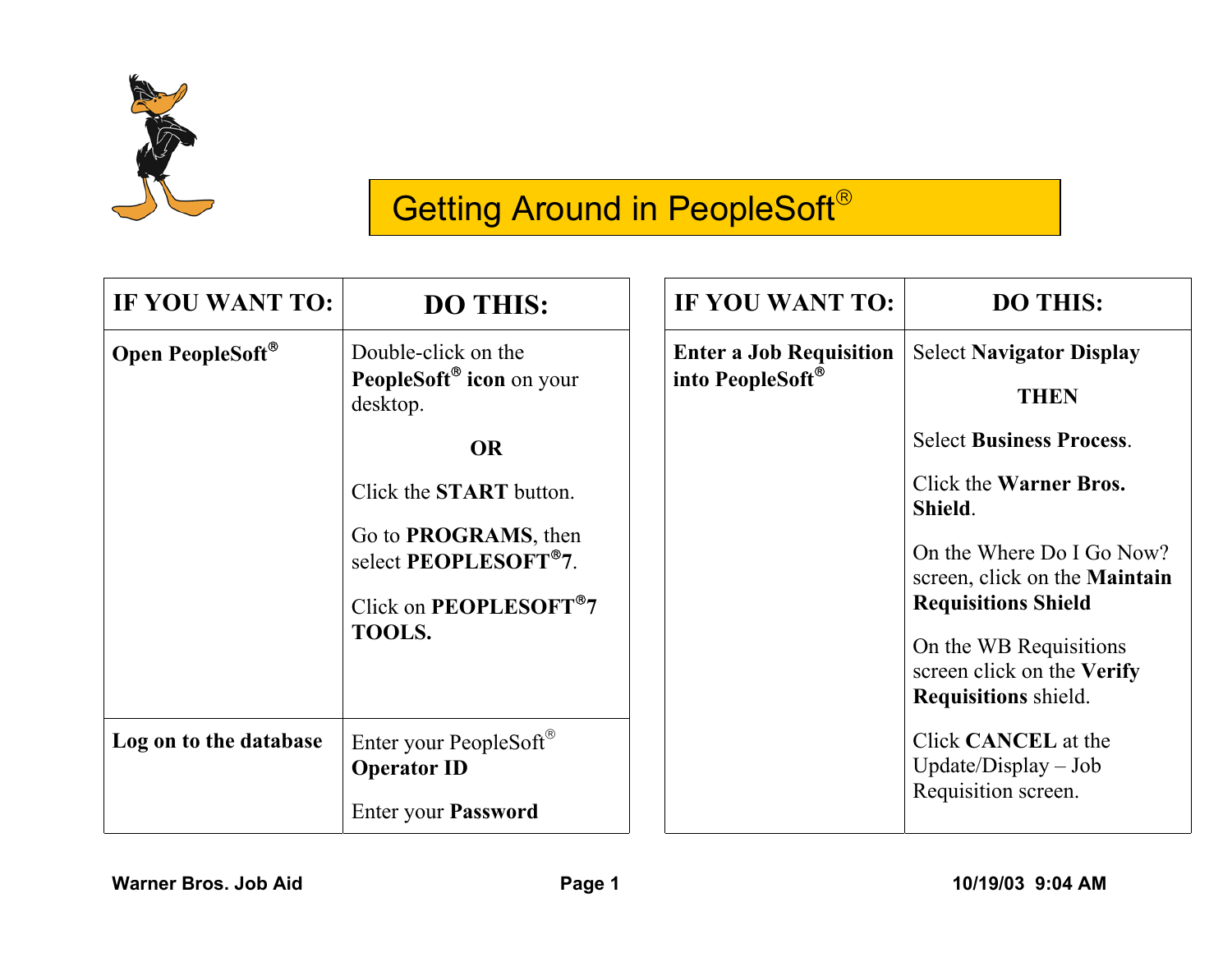# **Step 1: Enter Job Requisition Data into PeopleSoft**

You are now ready to key in **JOB REQUISITION DATA** from the TAD into PeopleSoft<sup>®</sup>.

First, open the PeopleSoft<sup>®</sup> program and log on to the database

• Click on the PeopleSoft<sup>®</sup> icon on your desktop

#### NOTE: If the PeopleSoft<sup>®</sup> icon is not on your desktop, click on START, choose **PROGRAMS and select PeopleSoft7. Then click on PeopleSoft7 Tools.**

- Enter your PeopleSoft® Operator ID
- Enter your password
- Click **okay**.
- Select View
- Select Navigator Display
- Select Business Process
- Click the Warner Bros. **SHIELD** to navigate

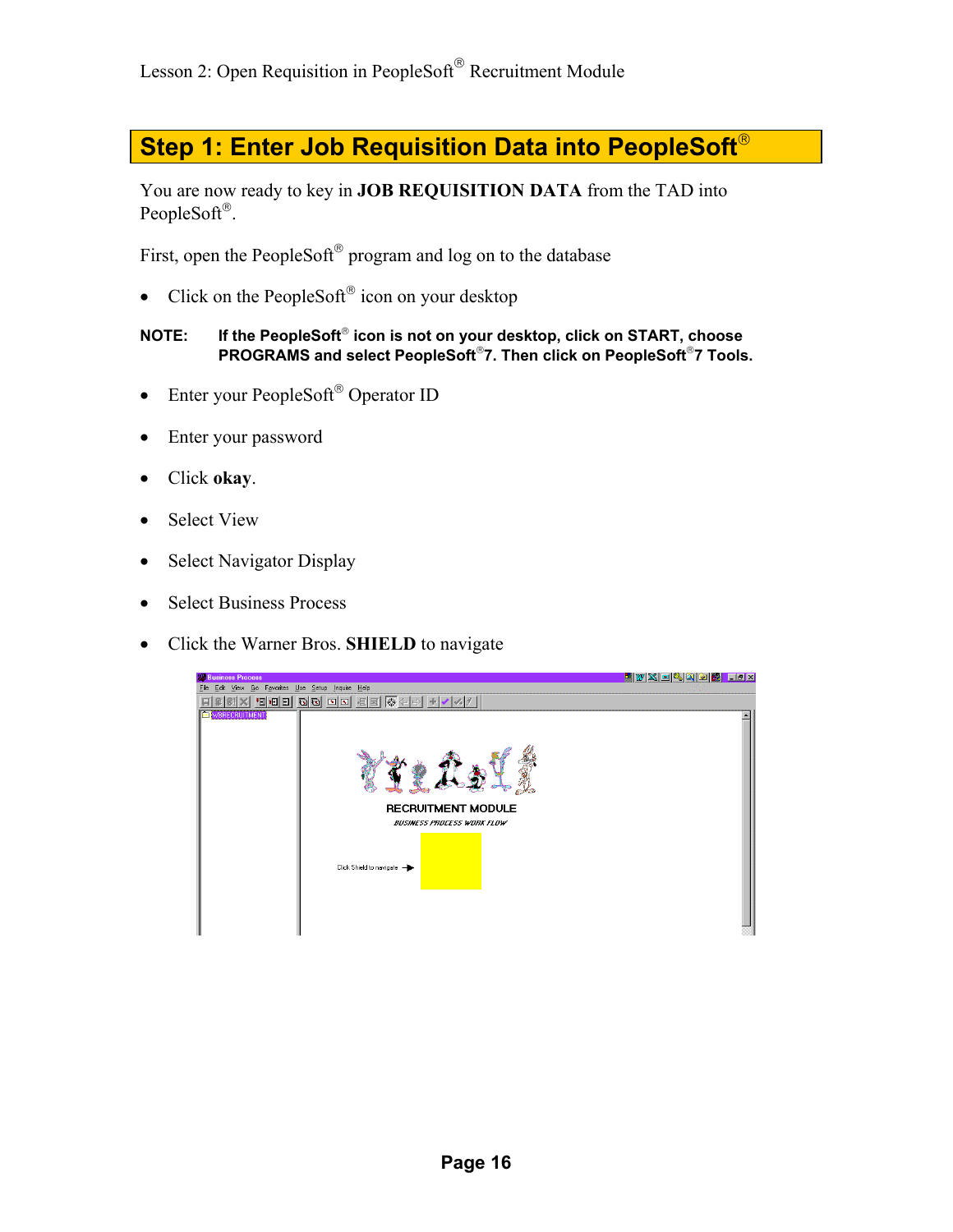

# Perform a Candidate Search

# **Overview**

Alexus® Networker is a unique, sophisticated, global database that streamlines the candidate search element of our recruitment process.

Alexus® Networker brings you the most advanced web-enabled resume′ management and candidate tracking services. Designed for recruiters, Alexus ® enables you to easily manage resumes' and quickly identify qualified candidates. Alexus<sup>®</sup> broadens your reach of more qualified candidates and keeps information up-to-date.

# **Easy Resume**′ **Management and Tracking**

With Alexus<sup>®</sup>, you can pinpoint the right people for the job. No more reading through stacks and stacks of resumes′, just to find the 5 percent that are relevant to each position. Now, you can quickly point and click your way through the most qualified candidates, saving time and increasing productivity.

# **Find Your Top Candidate with Ease**

Easy-to-use advanced query functions allow you to:

- Display candidate resume' in relevancy- ranked order
- Create search queries easily and store for repeat use
- Create and edit queries based on the resume' of a model candidate
- Find candidates by name, location, source code or date of processing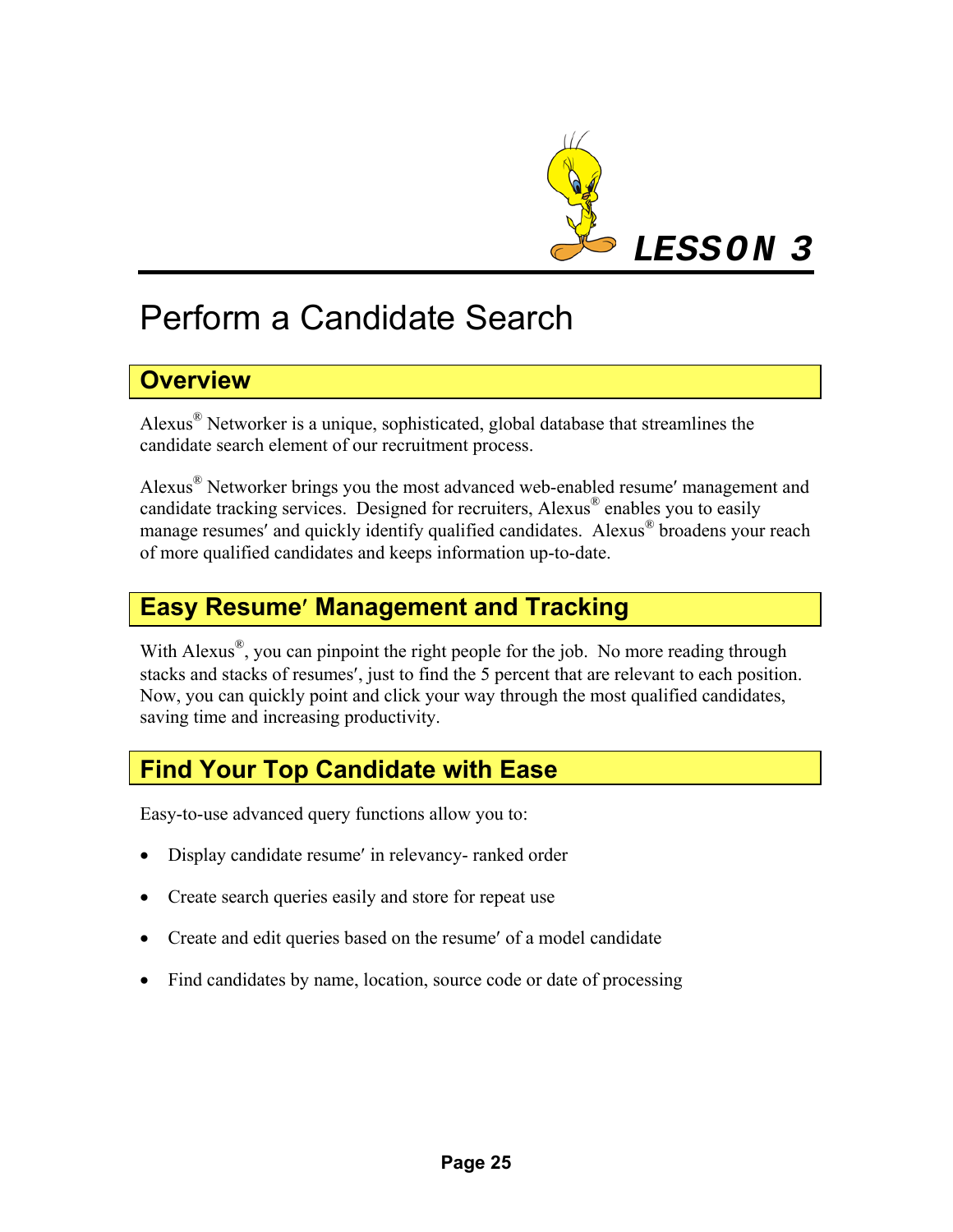# **Step 1: Track the Applicant Activity - Referral**

By tracking an applicant to a requisition we begin the process of detailing the interview phase of the recruitment process.

| Recruit Workforce [U.S.] - Use - Applicant Activity | <u>Hivadaal Chin</u> |
|-----------------------------------------------------|----------------------|
| File Edit View Go Favorites Use Setup Inquire Help  |                      |
|                                                     |                      |
|                                                     |                      |
|                                                     |                      |
|                                                     |                      |
|                                                     |                      |
|                                                     |                      |
|                                                     |                      |
|                                                     |                      |
|                                                     |                      |
|                                                     |                      |
|                                                     |                      |
| Update/Display -- Applicant Activity                | $\mathbf{z}$         |
| EmplD:                                              | $\overline{0K}$      |
|                                                     | Cancel               |
| Name:                                               |                      |
| Social Security #:                                  |                      |
|                                                     |                      |
|                                                     |                      |
|                                                     |                      |
|                                                     |                      |

• Type the name and hit **Enter** or click **OKAY**.

#### **NOTE: Names must be typed matching upper and lower case exactly. Names are entered with the last name first, followed by a comma and then the first name with no space in between.**

- The applicant's reference number (ID) will begin with an "A."
- Select the applicant's name from the list.
- Hit **Enter** or click **Select**.

|                                                                     | Recruit Workforce (U.S.) - Use - Applicant Activity                                                                   |                                        |                      |                         | <u>HUXOQQDB FIIX</u> |  |
|---------------------------------------------------------------------|-----------------------------------------------------------------------------------------------------------------------|----------------------------------------|----------------------|-------------------------|----------------------|--|
| Edit<br>View Go Favorites Use Setup Process<br>Inquire Help<br>File |                                                                                                                       |                                        |                      |                         |                      |  |
| $\blacksquare$<br>Θ                                                 | GG<br>$\boxed{2}$                                                                                                     |                                        |                      |                         |                      |  |
|                                                                     | Applicant Activity-Referral   Applicant Activity-Interviews   Applicant Activity-Offers   Applicant Activity-Expenses |                                        |                      |                         |                      |  |
|                                                                     |                                                                                                                       |                                        |                      |                         |                      |  |
| Espinoza, Mary                                                      |                                                                                                                       |                                        |                      |                         |                      |  |
| Job Requisition #:                                                  |                                                                                                                       | <b>Job Code:</b>                       |                      |                         | $\blacktriangle$     |  |
| $-0B-$                                                              |                                                                                                                       | Department:<br><b>Position Number:</b> |                      |                         |                      |  |
| Position Number:                                                    | п                                                                                                                     |                                        |                      |                         |                      |  |
| $-0R-$                                                              |                                                                                                                       |                                        |                      |                         |                      |  |
| Job Code:                                                           |                                                                                                                       |                                        |                      |                         |                      |  |
| Final Action Taken                                                  |                                                                                                                       |                                        |                      |                         |                      |  |
|                                                                     | <b>Action Date:</b>                                                                                                   | 11/11/1999                             |                      |                         |                      |  |
| $\cap$ Hired                                                        | <b>Released Reason:</b>                                                                                               |                                        |                      | $\overline{\mathbf{v}}$ |                      |  |
| <b>C</b> Released                                                   | <b>Letter Code:</b>                                                                                                   | $ 0DC +$                               | <b>Date Printed:</b> | 10/14/1999              |                      |  |
|                                                                     |                                                                                                                       |                                        |                      |                         | 囗                    |  |
|                                                                     |                                                                                                                       |                                        |                      |                         |                      |  |

• If necessary, type in the requisition number.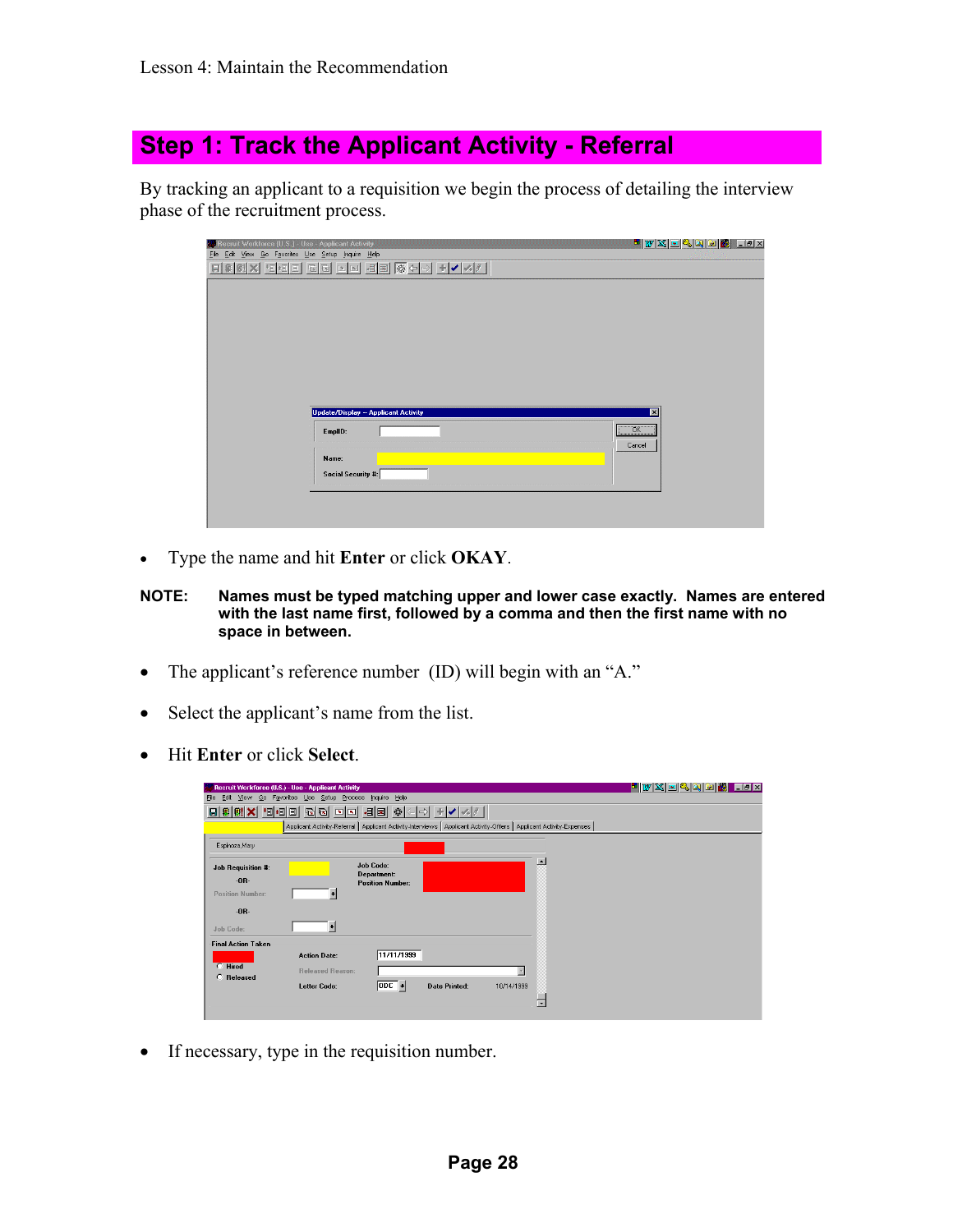## **Step 5: Applicant Activity - Positions: Release Applicants**

Once we have determined we are not moving forward with the candidacy of an Applicant (at any given time within the recruitment process), we need to release the individual back in the Alexus ® Networker system to be considered for other future searches. Examples of why you might not move forward with an Applicant include: another Applicant was hired; no skills match; and underqualified. Following are the steps in releasing an Applicant:

- Click on Track Applicant Activity.
- Click Applicant Activity.
- To view applicant's tracking, enter an ID number or the person's name in the fields below:

| <b>No Recruit Workforce (U.S.) - Use - Applicant Activity</b><br>Eile Edit View Go Favorites Use Setup Inquire Help<br>GG NN HEGO HV 40<br>$\begin{array}{c} \text{H} \mathbb{H}[\mathbb{H}]\times \mathbb{H}[\mathbb{H}]\end{array}$ |               | <u> "IWAGGQQISH LEIX</u> |
|---------------------------------------------------------------------------------------------------------------------------------------------------------------------------------------------------------------------------------------|---------------|--------------------------|
|                                                                                                                                                                                                                                       |               |                          |
|                                                                                                                                                                                                                                       |               |                          |
| Update/Display -- Applicant Activity                                                                                                                                                                                                  |               | $\overline{\mathbf{z}}$  |
| EmplID:                                                                                                                                                                                                                               | ÖΚ.<br>Cancel |                          |
| Name:<br>Social Security #:                                                                                                                                                                                                           |               |                          |
|                                                                                                                                                                                                                                       |               |                          |
|                                                                                                                                                                                                                                       |               |                          |
|                                                                                                                                                                                                                                       |               |                          |
|                                                                                                                                                                                                                                       | Activity      | Track Applicant Activity |

- Select Applicant Activity Position.
- In the Final Action Taken box select Released.
- The Released Reason field will now be active.
- Select the Released Reason drop down bar.
- Choose the appropriate reason.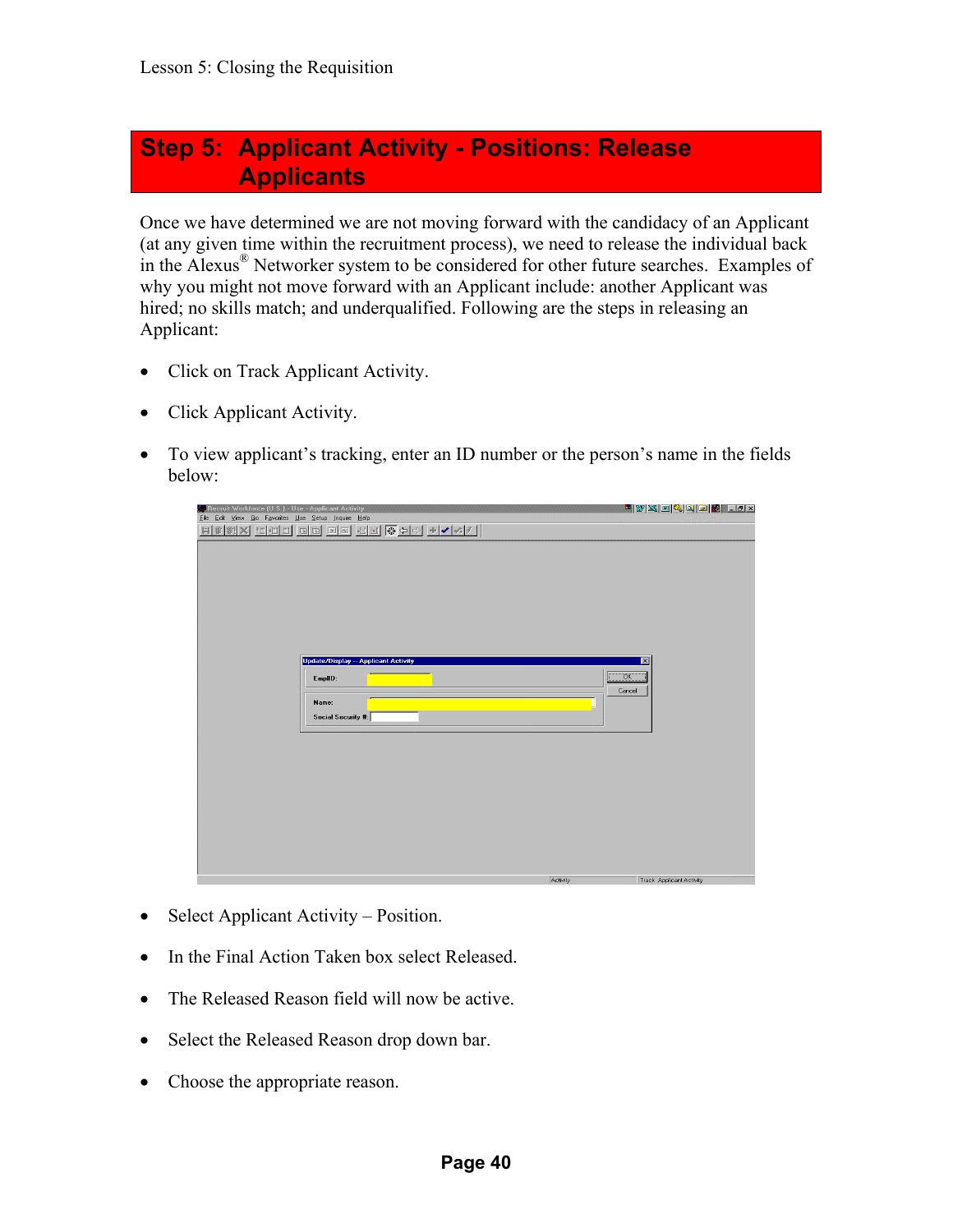### Lesson 6: Post Administration

- Offer Letter
- Clean Resume
- Application
- Test Results Summary (if applicable)
- Employee Referral Award Memo (if applicable)
- Internal Promotion Paperwork (if applicable)
- References
- Background checks for Financial Positions
- Education Verification (Director level and above)
- Hiring Notification to Temp Services (if applicable)
- If this is a Union position, include Union Posting Form; All Internal Applicants Memo; Selected Candidate Memo; Applicant Hired Confirmation Memo; and Withdrawal of Candidate Memo.

# **Step 2. Complete Personnel Management TAD**

The HR Group Rep completes the following personnel management portion of the TAD:

- Effective date
- Hire
- Reason code
- Employee name
- IRCA Code
- Employee ID
- Social Security number
- Benefits Information
- Approval signatures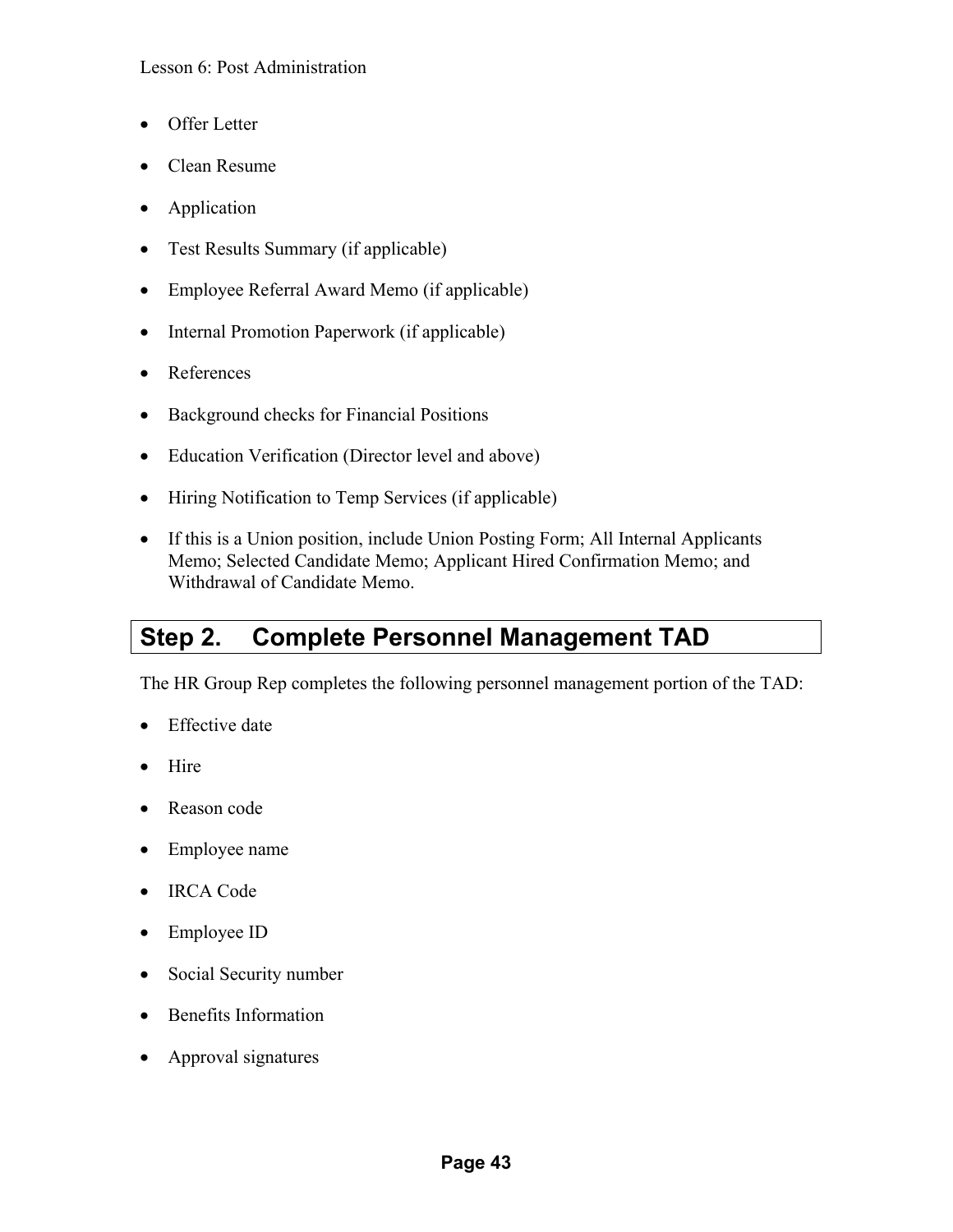- Recruiter information
- PeopleSoft<sup>®</sup> Requisition number

# **Step 3. Schedule New Hire For Orientation**

The Recruiter should have the completed job file and paperwork to Corporate Recruitment before 4:30 PM on Friday for the following Monday's Orientation.

**NEW HIRE PAPERWORK** consists of the following:

- TAD
- New Employee Info Sheet
- W4
- **I9**
- Application
- Conflict of Interest form
- Compliance form
- Resume
- Parking form (optional)
- Handbook Acknowledgement
- Telecom

## **Step 4. Send All Expense Invoices To Designated Coordinator To Be Processed**

The Recruiter sends all the expense invoices to the designated coordinator to be input into PeopleSoft<sup>®</sup>. As invoices arrive, the Recruiter continues to forward the invoices to the designated coordinator.